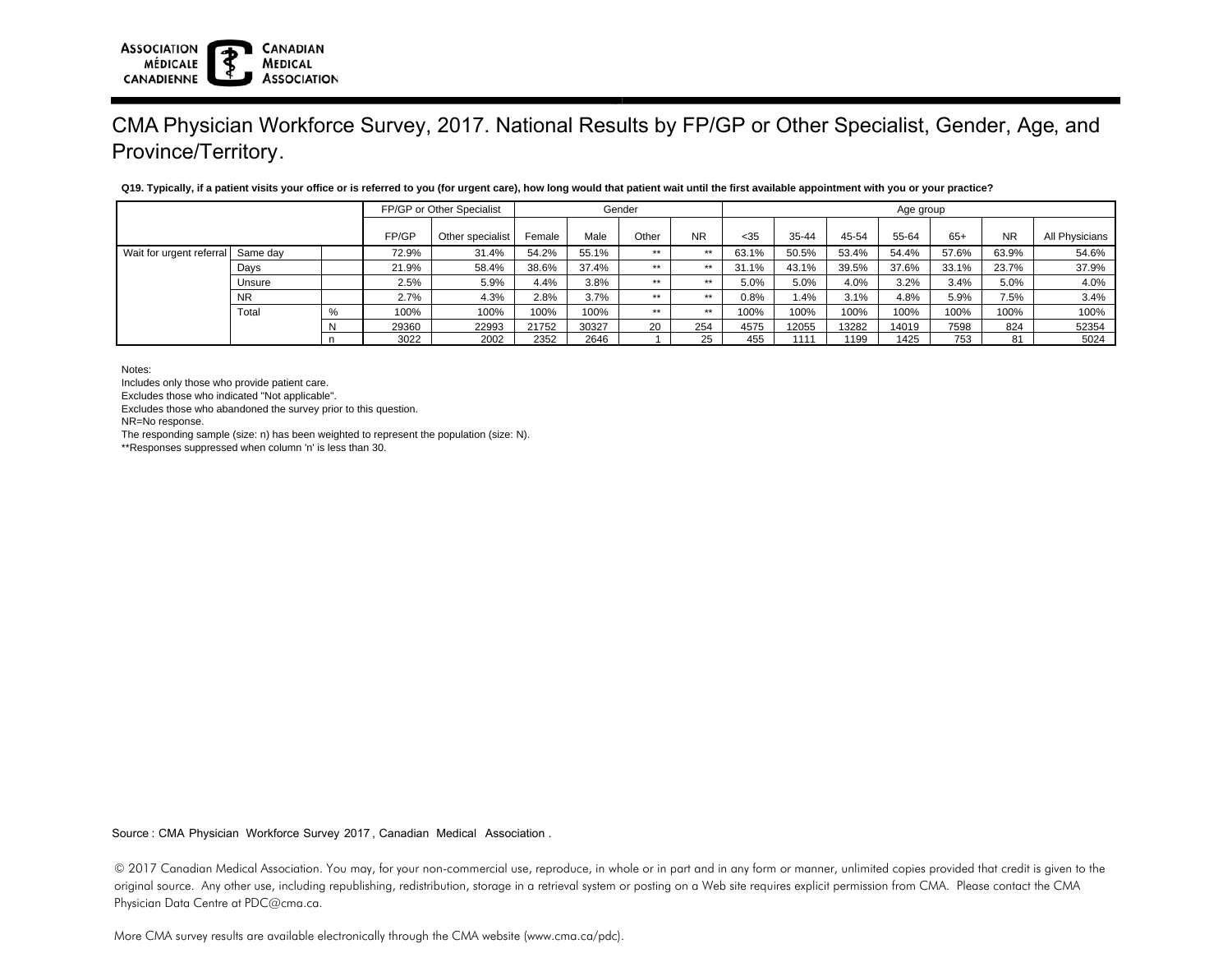#### **ASSOCIATION CANADIAN MÉDICALE MEDICAL ASSOCIATION** CANADIENNE

## CMA Physician Workforce Survey, 2017. National Results by FP/GP or Other Specialist, Gender, Age, and Province/Territory.

## **Q19. Number of days that a patient will wait until the first available appointment with you or your practice when contacting you for urgent care.**

|                          |                           |        | FP/GP or Other Specialist | Gender |        |       |           | Age group |                  |        |        |        |           |                |  |
|--------------------------|---------------------------|--------|---------------------------|--------|--------|-------|-----------|-----------|------------------|--------|--------|--------|-----------|----------------|--|
|                          |                           | FP/GP  | Other specialist          | Female | Male   | Other | <b>NR</b> | $35$      | 35-44            | 45-54  | 55-64  | $65+$  | <b>NR</b> | All Physicians |  |
| Wait for urgent referral | Mean                      | .84    | 6.32                      | 3.07   | 3.25   | **    | **        | 2.60      | 4.28             | 3.23   | 2.76   | 2.72   | .64       | 3.20           |  |
| (Number of days)         | Median                    | .00.   | 2.00                      | .00.   | .00    | **    | **        | .00.      | .00.             | .00.   | .00.   | .00.   | .00.      | .00            |  |
|                          | Mode                      | .00.   | .00                       | .00.   | .00    | **    | **        | .00.      | .00.             | .00.   | .00    | .00.   | .00.      | .00            |  |
|                          | <b>Standard Deviation</b> | 3.76   | 14.76                     | 9.28   | 11.19  | **    | $**$      | 16.19     | 12.98            | 7.99   | 7.14   | 10.59  | 4.04      | 10.44          |  |
|                          | Minimum                   | .00.   | .00.                      | .00.   | .00.   | **    | **        | .00.      | .00 <sub>1</sub> | .00.   | .00.   | .00.   | .00.      | .00            |  |
|                          | Maximum                   | 120.00 | 300.00                    | 180.00 | 300.00 | **    | $**$      | 300.00    | 180.00           | 120.00 | 120.00 | 130.00 | 20.00     | 300.00         |  |
|                          |                           | 27116  | 20418                     | 19742  | 27576  |       | 216       | 4247      | 11031            | 12081  | 12679  | 6783   | 714       | 47534          |  |
|                          |                           | 2804   | 1777                      | 2140   | 2419   |       | 22        | 423       | 1016             | 1097   | 1298   | 677    | 70        | 4581           |  |

Notes:

Includes only those who provide patient care.

Those who indicated same day were given a value of zero.

Excludes those who answered unsure or not applicable.

Excludes those who abandoned the survey prior to this question.

NR=No response.

The responding sample (size: n) has been weighted to represent the population (size: N).

\*\*Responses suppressed when column 'n' is less than 30.

Source : CMA Physician Workforce Survey 2017, Canadian Medical Association .

© 2017 Canadian Medical Association. You may, for your non-commercial use, reproduce, in whole or in part and in any form or manner, unlimited copies provided that credit is given to the original source. Any other use, including republishing, redistribution, storage in a retrieval system or posting on a Web site requires explicit permission from CMA. Please contact the CMA Physician Data Centre at PDC@cma.ca.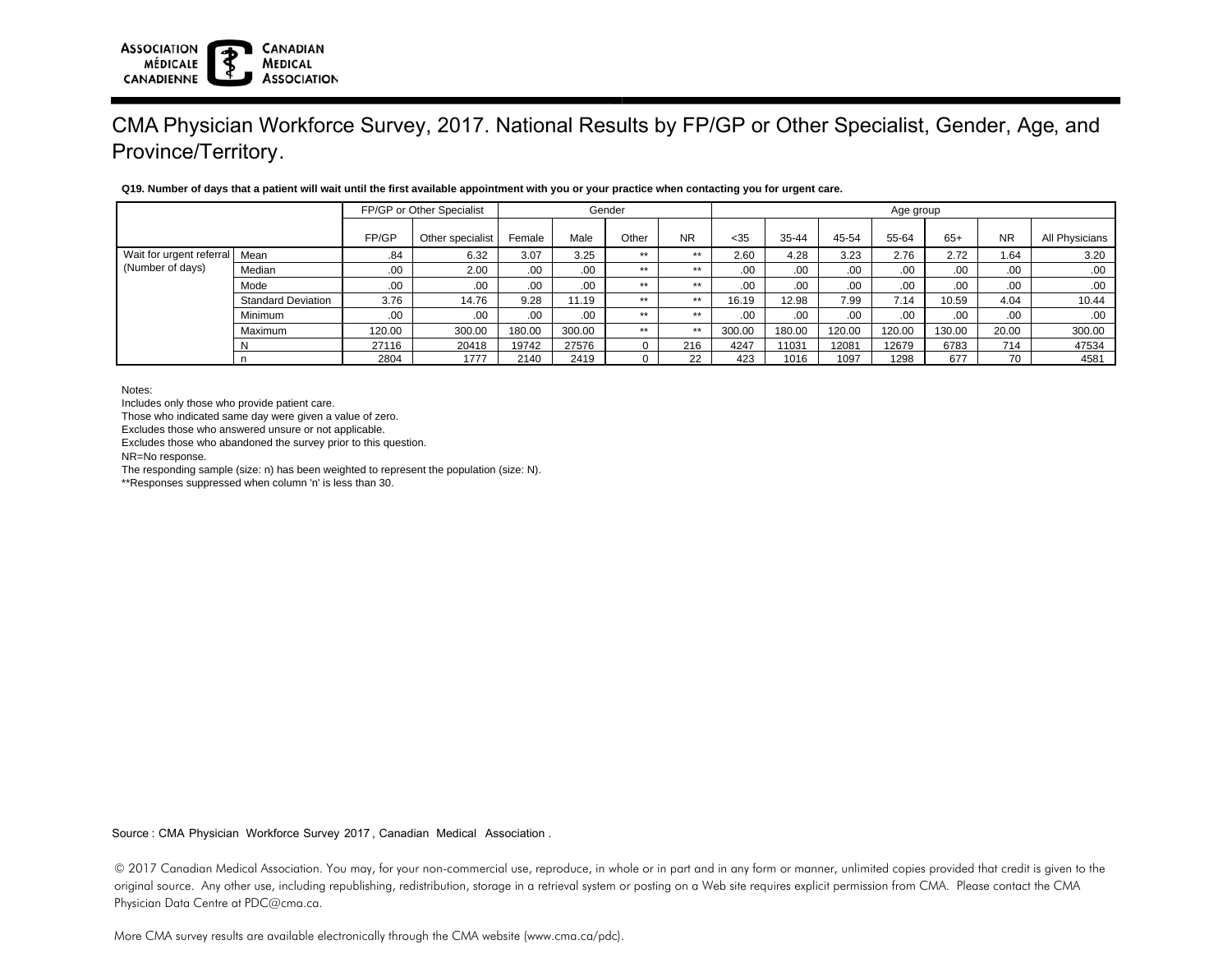# CMA Physician Workforce Survey, 2017. National Results by FP/GP or Other Specialist, Gender, Age, and Province/Territory.

|                          |           |   | Province or territory |       |       |           |       |       |           |           |       |           |          |        |
|--------------------------|-----------|---|-----------------------|-------|-------|-----------|-------|-------|-----------|-----------|-------|-----------|----------|--------|
|                          |           |   | <b>BC</b>             | AB    | SK    | <b>MB</b> | ON    | QC    | <b>NB</b> | <b>NS</b> | PE    | <b>NL</b> | NT/YT/NU | Canada |
| Wait for urgent referral | Same day  |   | 54.5%                 | 55.5% | 61.8% | 52.9%     | 55.3% | 52.1% | 49.9%     | 56.4%     | $***$ | 59.3%     | $**$     | 54.6%  |
|                          | Days      |   | 40.9%                 | 37.5% | 35.5% | 41.6%     | 35.9% | 39.3% | 43.1%     | 38.0%     | $***$ | 31.5%     | $**$     | 37.9%  |
|                          | Unsure    |   | 2.4%                  | 4.6%  | 2.7%  | 3.2%      | 5.0%  | 3.5%  | 2.2%      | 3.5%      | $***$ | 8.5%      | $***$    | 4.0%   |
|                          | <b>NR</b> |   | 2.2%                  | 2.3%  | 0.0%  | 2.3%      | 3.7%  | 5.1%  | 4.8%      | 2.1%      | $***$ | 0.7%      | $***$    | 3.4%   |
|                          | Total     | % | 100%                  | 100%  | 100%  | 100%      | 100%  | 100%  | 100%      | 100%      | $***$ | 100%      | $**$     | 100%   |
|                          |           | N | 7873                  | 6805  | 1386  | 1777      | 18508 | 12166 | 1119      | 1524      | 172   | 895       | 129      | 52354  |
|                          |           |   | 870                   | 864   | 172   | 239       | 1811  | 605   | 130       | 201       | 25    | 86        | 21       | 5024   |

**Q19. Typically, if a patient visits your office or is referred to you (for urgent care), how long would that patient wait until the first available appointment with you or your practice?**

Notes:

**ASSOCIATION** 

CANADIENNE

**MÉDICALE** 

Includes only those who provide patient care.

Excludes those who indicated "Not applicable".

Excludes those who abandoned the survey prior to this question.

**CANADIAN** 

**MEDICAL ASSOCIATION** 

NR=No response.

The responding sample (size: n) has been weighted to represent the population (size: N).

\*\*Responses suppressed when column 'n' is less than 30.

Source : CMA Physician Workforce Survey 2017, Canadian Medical Association .

<sup>© 2017</sup> Canadian Medical Association. You may, for your non-commercial use, reproduce, in whole or in part and in any form or manner, unlimited copies provided that credit is given to the original source. Any other use, including republishing, redistribution, storage in a retrieval system or posting on a Web site requires explicit permission from CMA. Please contact the CMA Physician Data Centre at PDC@cma.ca.